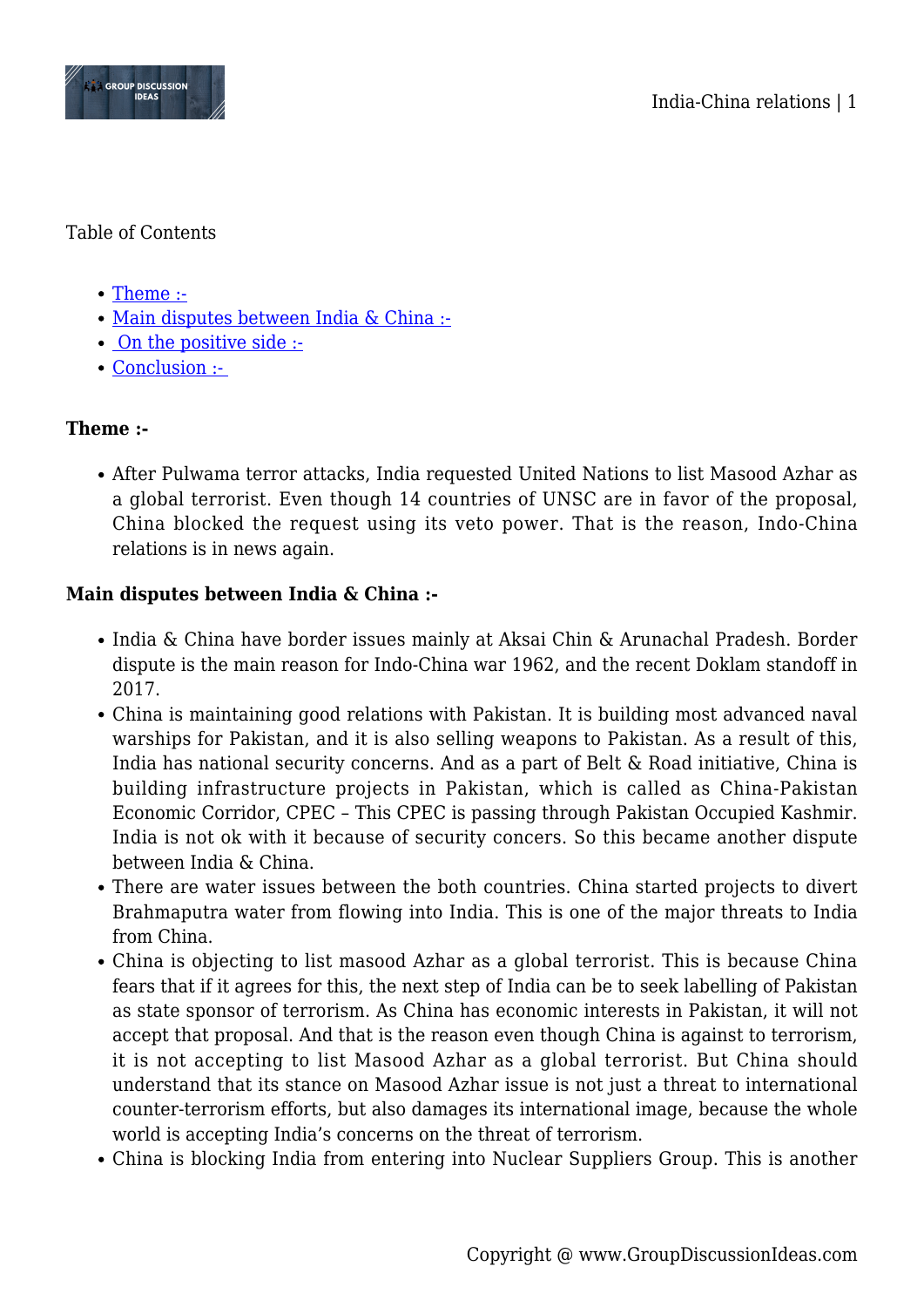

issue between India & China.

- There is a huge trade deficit between India & China. In the fiscal year 2017-18, there is 46.2 billion dollar trade deficit in China's favor.
- China is trying to encircle India by establishing its military and commercial activities in Indian ocean, which is famously called as String of pearls theory. This string of pearls is a threat to India's national security.
- India is trying to restrict China's monopoly over South China sea, because it is one of the main trade routes. Thereby South China sea became one of the main issues between India & China.

# **On the positive side :-**

Despite having differences, India & China has been maintaining good relations. Even in ancient times, there was a good relationship between India & China. This can be evident in the presence of Buddhism in China. Buddhism spread from India to China. If we analyse the relationship between both countries in the modern times,

- India is the first non-communist country to recognize communist China in 1950.
- For peaceful co-existence, both countries signed Panchsheel agreement in 1954. Panchsheel means Five principles of peaceful co-existence.
- India & China share common interests like eliminating terrorism, developing Asia etc. That is the reason both countries are part of regional co-operation organizations such as BRICS, Shangai Co-operation organization, G20 etc.
- Both countries have good trade relations. And to improve bilateral relations, India & China took part in an informal meeting at Wuhan in April 2018, which is called as Wuhan summit. This was an informal meeting between 2 leaders of the countries to reach a better consensus on the present disputes between both countries.

## **Conclusion :-**

Maintaining good relations is important for both the countries. India has done so much to improve bilateral relations with China, but More efforts are needed from China side.

## **Your Turn…**

What are your thoughts on this topic? Express your opinion through the comment section. Subscribe to our blog to read answers to trending GD topics.